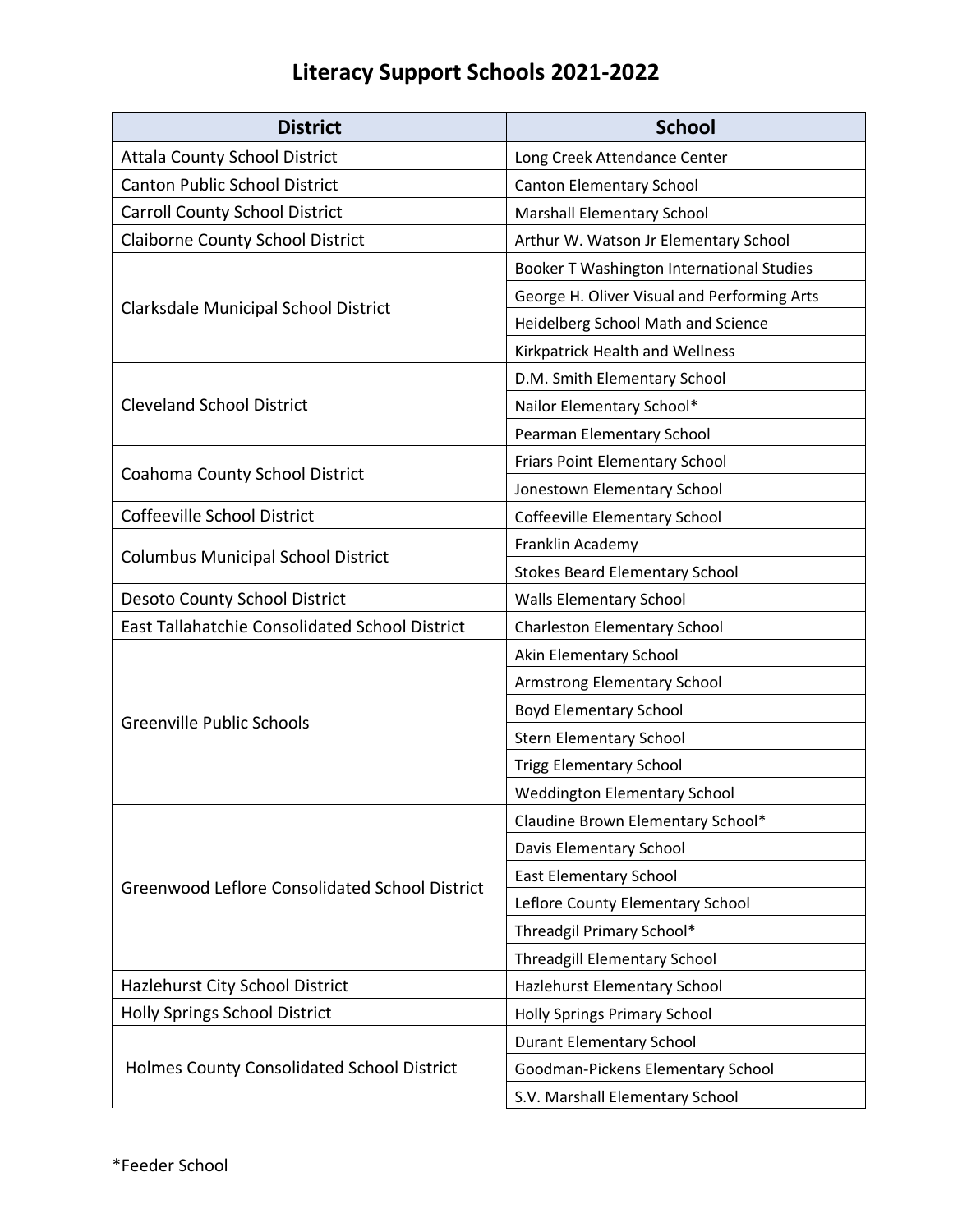## **Literacy Support Schools 2021-2022**

| <b>District</b>                         | <b>School</b>                         |
|-----------------------------------------|---------------------------------------|
|                                         | William Dean Jr. Elementary School    |
| <b>Jackson Public School District</b>   | <b>Baker Elementary School</b>        |
|                                         | <b>Boyd Elementary School</b>         |
|                                         | Dawson Elementary School              |
|                                         | <b>Galloway Elementary School</b>     |
|                                         | <b>Green Elementary School</b>        |
|                                         | Marshall Elementary School            |
|                                         | Pecan Park Elementary School          |
|                                         | <b>Sykes Elementary School</b>        |
|                                         | <b>Walton Elementary School</b>       |
|                                         | <b>Wilkins Elementary School</b>      |
| Jefferson County School District        | Jefferson County Elementary School    |
| Jefferson Davis County School District  | J. E. Johnson Elementary School       |
| <b>Laurel School District</b>           | <b>Mason Elementary School</b>        |
|                                         | Oak Park Elementary School            |
| Lawrence County School District         | New Hebron Attendance Center          |
| Leake County School District            | Leake Central Elementary School       |
| Lee County School District              | Verona Elementary School              |
| <b>Leland School District</b>           | Leland Elementary Accelerated School  |
| Louisville Municipal School District    | Noxapater High School                 |
| Marshall County School District         | <b>Galena Elementary School</b>       |
| <b>McComb School District</b>           | Kennedy Early Learning Center*        |
|                                         | <b>Otken Elementary School</b>        |
| <b>Meridian Public School District</b>  | Oakland Heights Elementary School     |
|                                         | Parkview Elementary School            |
|                                         | TJ Harris Lower Elementary School*    |
|                                         | TJ Harris Upper Elementary School     |
|                                         | West Hills Elementary School          |
| Mississippi Achievement School District | <b>Mccoy Elementary School</b>        |
|                                         | Webster Elementary School*            |
|                                         | Ida Greene Lower Elementary School    |
| <b>Moss Point School District</b>       | Kreole Primary Elementary School*     |
|                                         | Moss Point Escatawpa Upper Elementary |
| Natchez-Adams School District           | Joseph L. Frazier Elementary School   |
|                                         | Susie B. West Elementary School       |